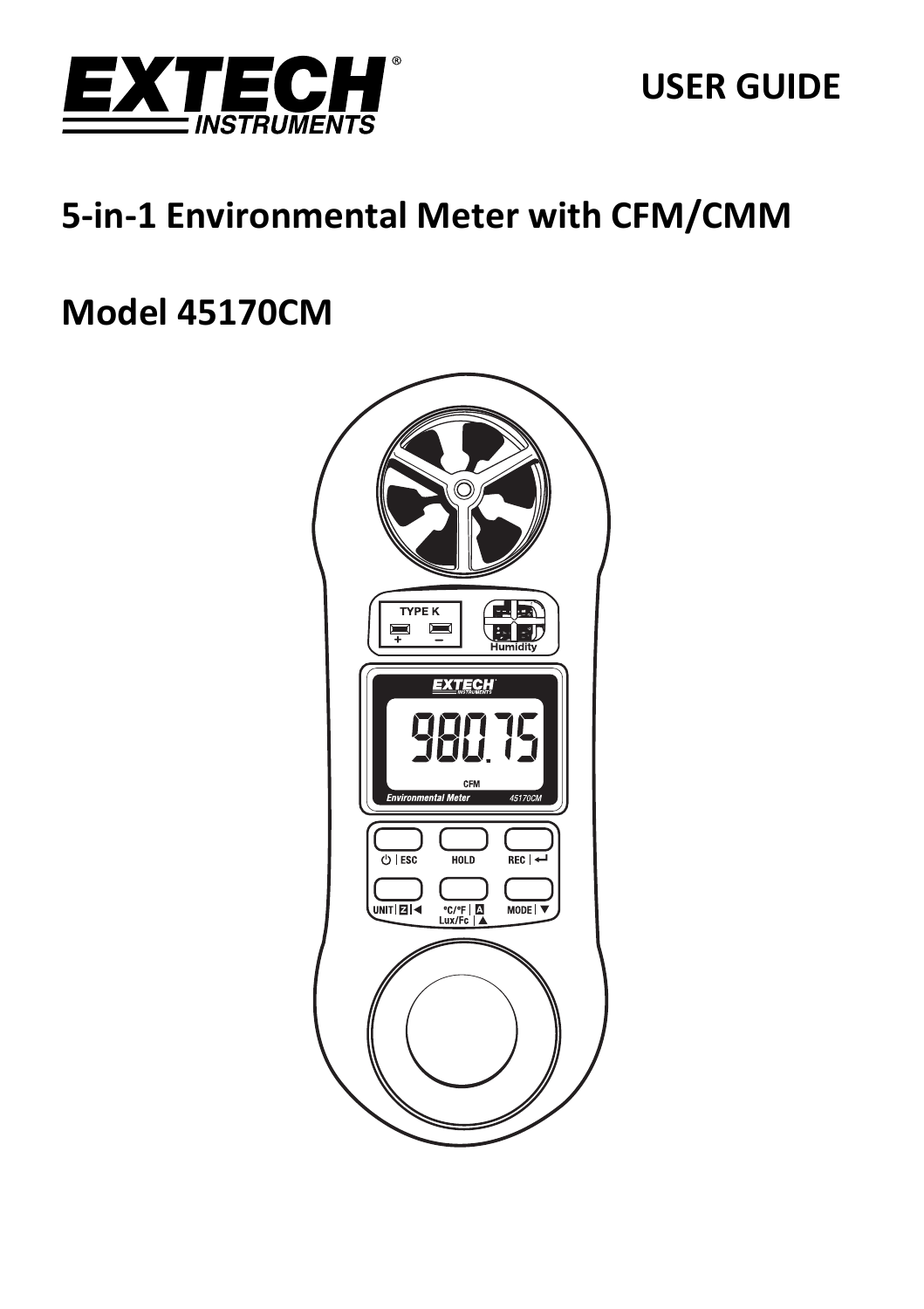## *Introduction*

Thank you for choosing the Extech Model 45170CM, 5‐in‐1 Environmental Meter. The 45170CM measures Air Flow, Air Velocity, Relative Humidity, Temperature, and Light Level. This device is shipped fully tested and calibrated and, with proper use, will provide years of reliable service. Please visit our website (www.extech.com) to check for the latest version of this User Guide, Product Updates, and Customer Support.

## *Meter Description*

- 1. Vane Airflow Sensor
- 2. Type K Thermocouple Input Jack
- 3. Display
- 4. Power / ESC Button
- 5. Unit /Zero/ Button
- 6. C°/F° / Lux/Ft‐cd / Area / ▲Button
- 7. Light Sensor
- 8. RH and Air Temperature Sensors
- 9. Hold Button
- 10. Rec / Enter Button
- 11. Mode / ▼ Button

Note: Battery compartment on back of meter.



### *Power ON‐OFF*

Press the Power/ESC button to turn power ON or OFF. The meter will perform a short self‐test when it is switched ON. If the meter does not switch ON, please check the status of the battery.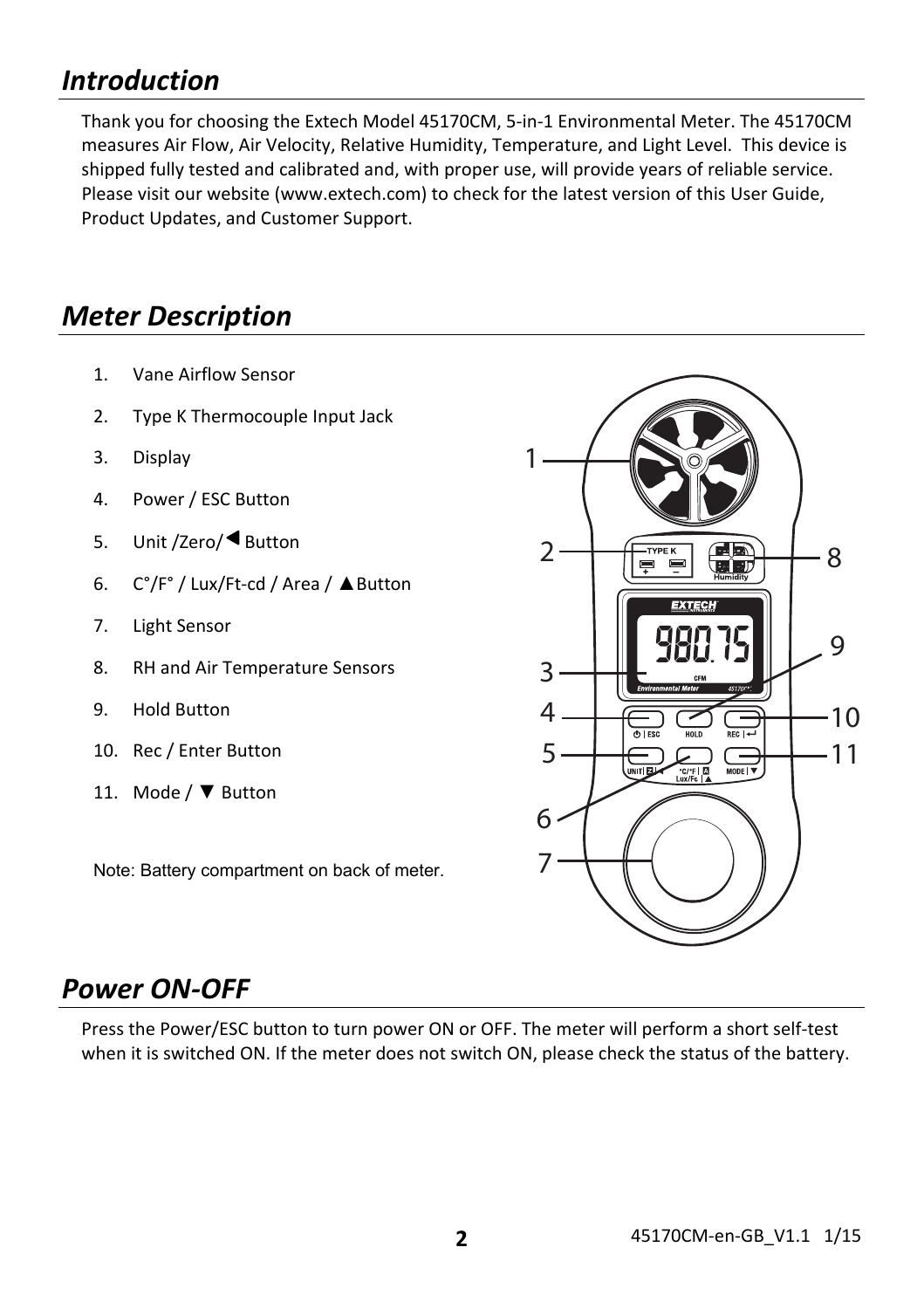#### **A. Air Velocity Measurements**

- 1. Use the **Mode** button to step to the Anemometer mode (An). In Anemometer mode, the display will show Air Velocity and Temperature.
- 2. Press **Unit** button to select desired unit of measure (FPM, MPH, KNOT, KM/H, or M/S).
- 3. Face the Air Flow Sensor into the source of the air stream.
- 4. Allow time for the reading to stabilize and then note the value on the display.

#### **B. Relative Humidity and Ambient Air Temperature Measurements**

- 1. Use the **Mode** button to step to the RH mode (rH). In RH mode, the display will show the Relative Humidity reading (upper right) and the Temperature reading (lower left).
- 2. Press the °**C/°F** button to select the desired temperature unit of measure.

#### **C. Temperature Measurements Using Type K Thermocouple**

- 1. Use the **Mode** button to step to the Type K Temperature mode (tP). In Temperature mode, the display will show only the thermocouple temperature.
- 2. Plug the thermocouple into the meter's thermocouple input jack on the face of the meter. If no thermocouple is connected, or if the thermocouple is defective, the meter will display dashes.
- 3. Press the °**C/°F** button to select the desired temperature unit of measure.

#### **D. Light Measurements**

- 1. Use the **Mode** button to step to the Light Meter mode (Light). For convenience, the LCD display is orientated 180° from all of the other function displays.
- 2. Press the **Lux/Ft‐cd** button to select Lux or Footcandle units of measure.
- 3. Before making measurements 'zero' the meter by blocking the light sensor (to cause a 'no light' condition) and pressing the **Z** button. The reading should zero.
- 4. To measure light, position the meter so that the light source shines as directly as possible on the meter's light sensor dome. Note the reading on the display.

#### **E. Airflow (CFM, CMM) Measurements**

- 1. Use the **Mode** button to select the Air Flow mode (AirFL). In Airflow mode, the meter can measure the volume of air moving through a duct, for example. The display will show the CFM (cubic feet per minute) or CMM (cubic meters per minute) unit icon on the bottom of display. Use the UNIT button to toggle CFM and CMM units.
- 2. Press the Area button (A) and then use the  $\blacktriangle$  and  $\blacktriangle$   $\blacktriangledown$  buttons to program the area value. Press the REC / Enter button to save the area value. See the 'Useful Equations' section for help on calculating the area of a duct or other airway.
- 3. For air flow measurements the area units are meters squared or feet squared. The lower display will show m‐2 (for CMM) or F‐2 (for CFM).
- 4. The area setting range is 0.001 to 30.000 meters squared or 0.01 to 322.92 feet squared.
- 5. After programming the area, face the anemometer sensor into the wind source and note the CFM or CMM air volume reading.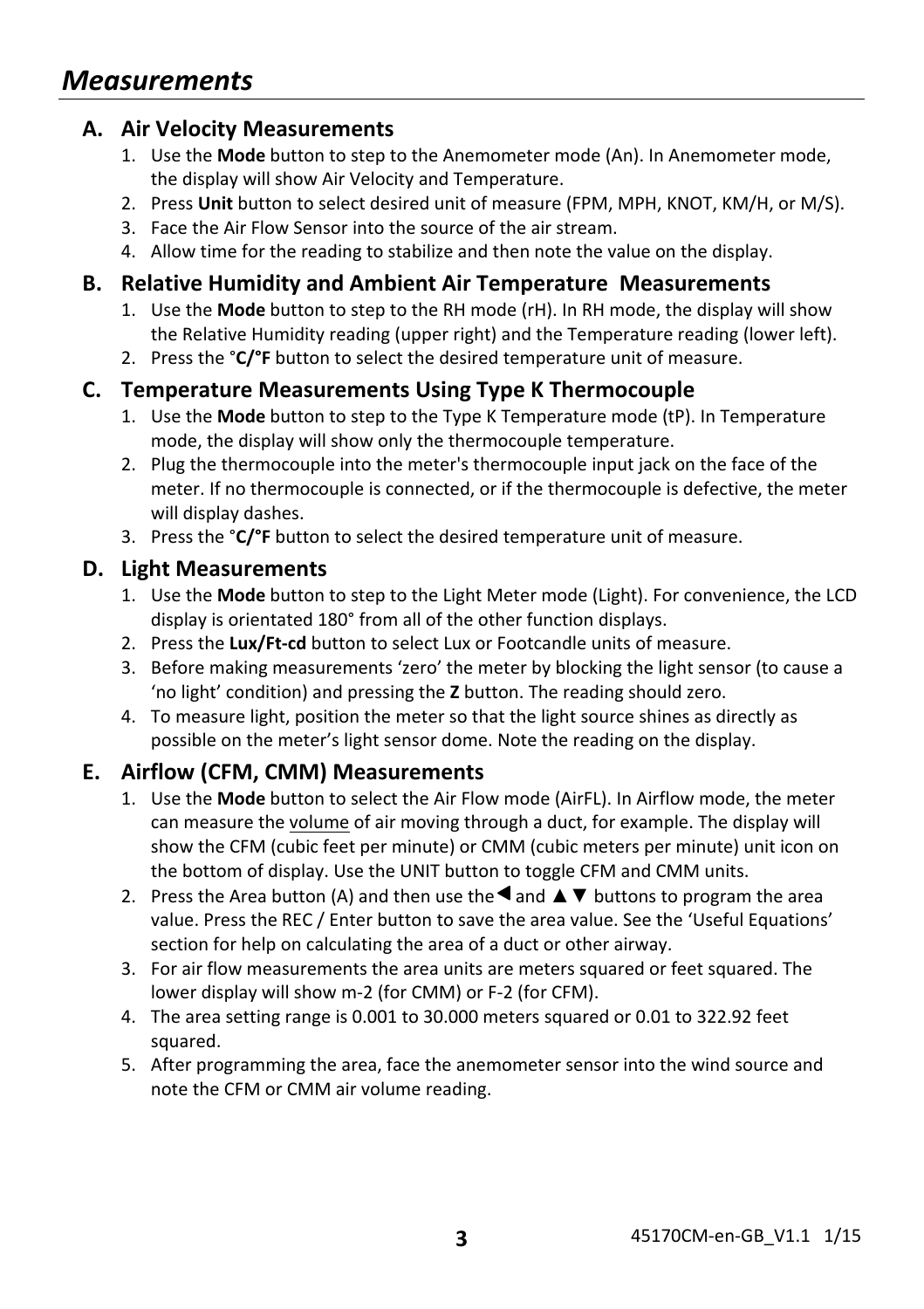#### **MIN, MAX, Data Recording Function**

- 1. Press the **Rec** button once. The REC symbol will appear on the display. This starts the Min/Max Data Recording session**.**
- 2. Press **Rec** again and the **REC MAX** symbol, along with the maximum value, will appear on the display.
- 3. Press the **Rec** again and the **REC MIN** symbol, along with the minimum value, will appear on the display.
- 4. To erase (reset) the recorded Max or Min values press the **HOLD** button once (while in the Record mode with either the MAX or the MIN icon showing).
- 5. Press and Hold the **Rec** button for 2 seconds to exit the Min/Max Data Record Mode and to return to the normal mode. **REC** and **MAX/MIN** icons will disappear.

#### **Data Hold**

Press the **HOLD** button to freeze the reading in the display. The 'HOLD' icon will appear on the upper right-hand side of the display. Press the HOLD button again to return to normal operation (the 'HOLD' hold icon will disappear).

#### **Auto Power OFF**

The meter will automatically turn off after 10 minutes if no keys are pressed during this period. Note that the Auto power off function is disabled in the Max/Min recording mode.

#### **Battery Replacement**

When the low battery icon appears or when the meter will not switch ON please replace the battery. The battery compartment is located on the back of the meter, secured by a Phillips head screw. Open the compartment and replace the 9V battery observing correct polarity. Do not switch the meter ON until the battery compartment is secured with the screw.



Never dispose of used batteries or rechargeable batteries in household waste. As consumers, users are legally required to take used batteries to appropriate collection sites, the retail store where the batteries were purchased, or wherever batteries are sold.

**Disposal:** Do not dispose of this instrument in household waste. The user is obligated to take end‐of‐life devices to a designated collection point for the disposal of electrical and electronic equipment.

### **Useful Equations**

**Area equations:**



**Cubic equations:**

 $CFM$   $(\text{ft}^3/\text{min})$  = Air Velocity  $(\text{ft}/\text{min})$  x Area  $(\text{ft}^2)$ **CMM (m3 /min) = Air Velocity (m/sec) x Area (m2 ) x 60**